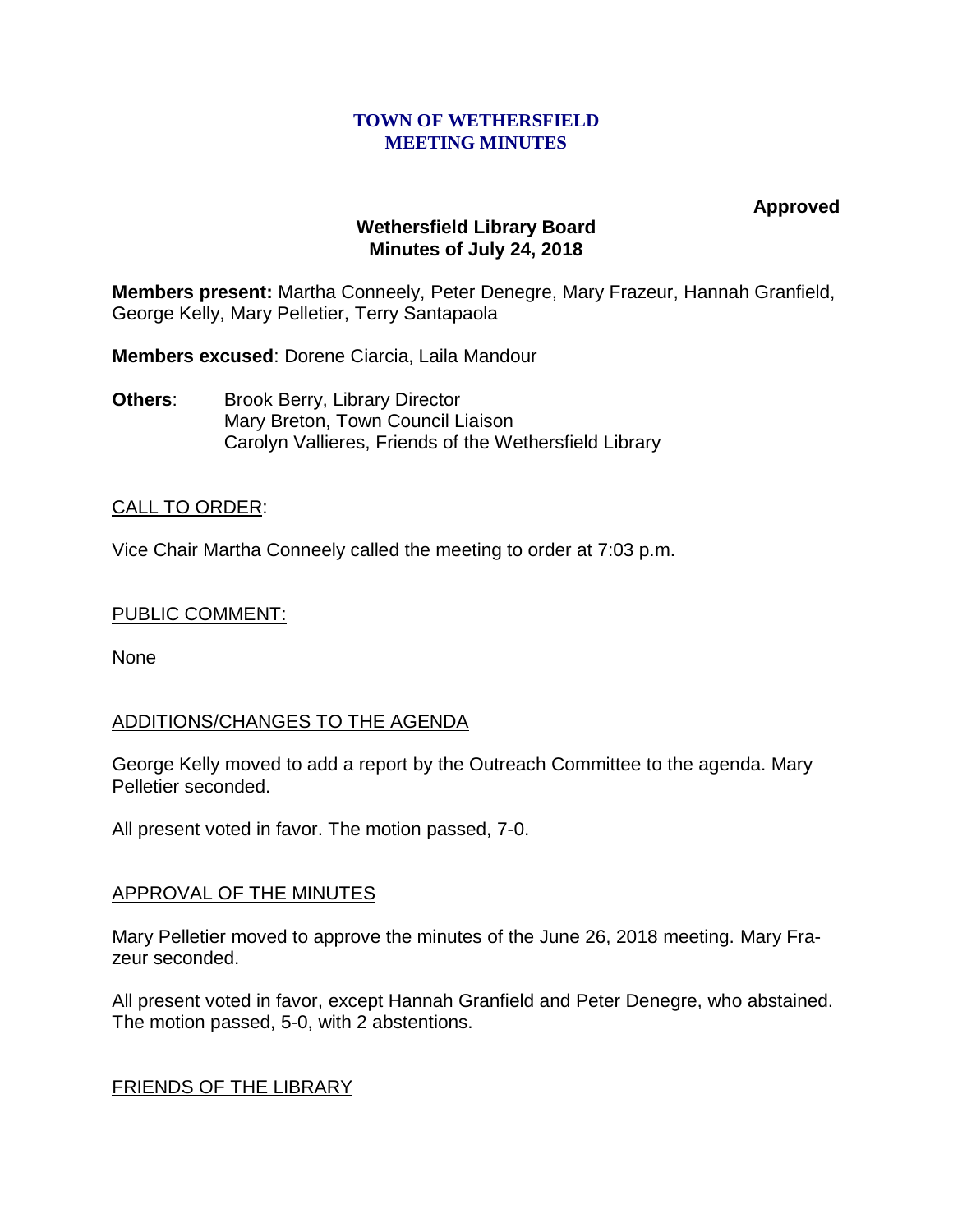Town Of Wethersfield Meeting Minutes Page 2

Carolyn discussed the issue of storage space for the books donated for the book sale, and the need for more volunteers to deal with the boxes.

The Friends approved the funding for the Museum Passes and the Baby Bundles Program.

## TOWN COUNCIL REPORT

Mary Breton reported that the Council has addressed the issue of the consolidation of some boards and commissions. In a change in meeting formats, the first Council meeting each month will be devoted to workshops and reports from committees to the Council as a whole. Votes on action to be taken will take place at the second meeting of the month.

In a Special Meeting the Council authorized the Town's purchase of farmland in the area of Highcrest School for recreational purposes. The question will go to a referendum in November.

## LIBRARY BOARD CHAIRMAN'S REPORT

Martha reviewed dates to remember and reminded members to return the Director's evaluation forms to Dorene.

The August Board meeting will consider year-end transfers to be recommended to the Council. The Board will also vote on officers at that meeting. Martha requested that anyone interested in an office notify Dorene.

### OUTREACH COMMITTE REPORT

The committee has met several times to discuss plans for the celebration of 235 years of a library in Wethersfield. The celebration will be held October 26. Plans include the launch of the new library cards and display of historical artifacts, with a kickoff at the Cornfest. Brook reported that the staff has been heavily involved in the planning.

### LIBRARY DIRECTOR'S REPORT

The new track lighting for the art work on the first floor looks great. The sign up for the summer reading program went well. It featured a musical performance by Wethersfield's own Steve Roslonek.

Brook discussed the monthly statistics and the anticipated budget at the end of the fiscal year. Potential areas for year-end transfers are compensated absences and the library reserve account.